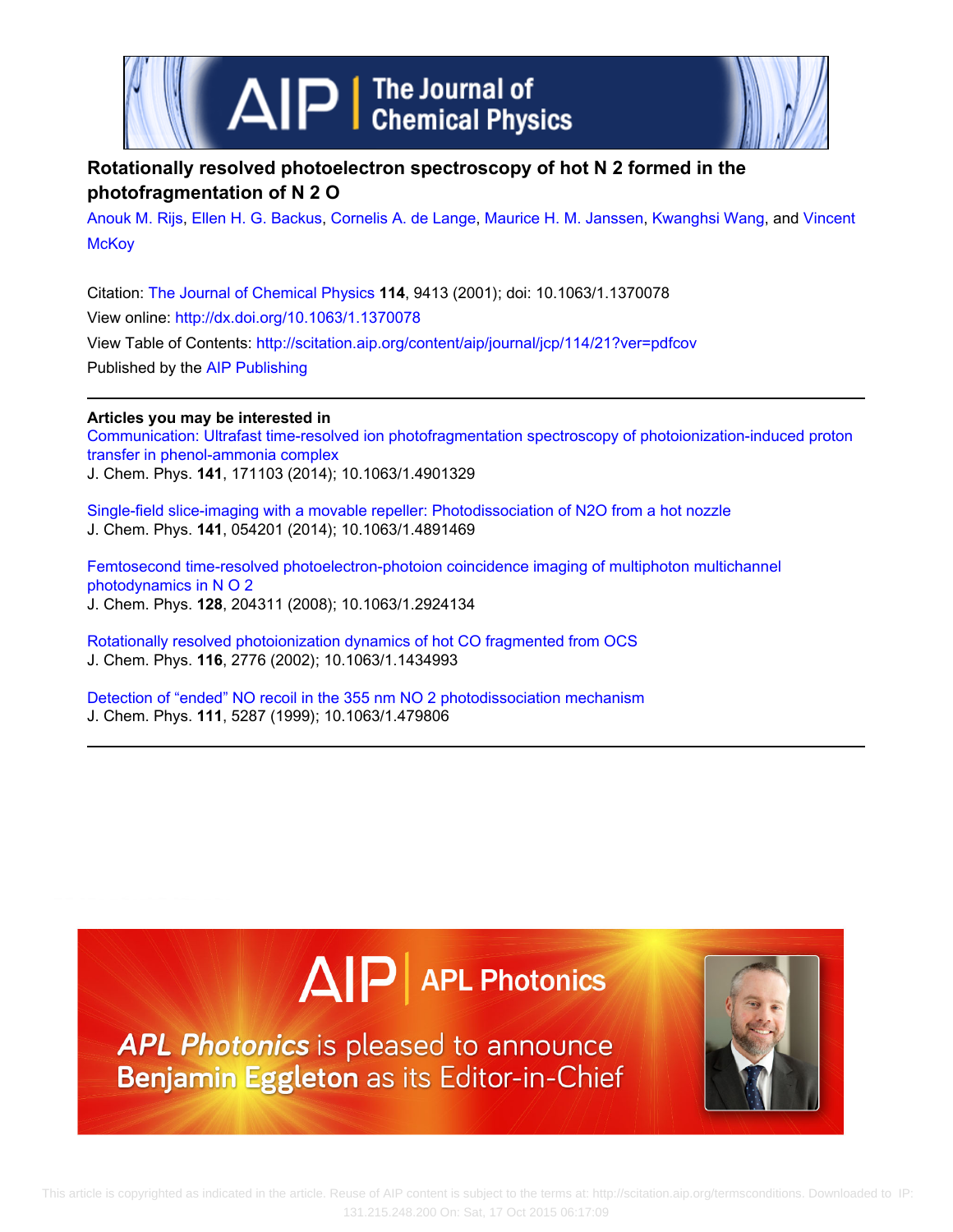## **Rotationally resolved photoelectron spectroscopy of hot N<sub>2</sub> formed** in the photofragmentation of N<sub>2</sub>O

### Anouk M. Rijs

*Laboratory of Physical Chemistry, University of Amsterdam, Nieuwe Achtergracht 127-129, 1018 WS, Amsterdam and Laser Center and Department of Chemistry, Vrije Universiteit, De Boelelaan 1083, 1081 HV Amsterdam, The Netherlands*

Ellen H. G. Backus and Cornelis A. de Lange<sup>a)</sup>

*Laboratory of Physical Chemistry, University of Amsterdam, Nieuwe Achtergracht 127-129, 1018 WS, Amsterdam, The Netherlands*

#### Maurice H. M. Janssen

*Laser Center and Department of Chemistry, Vrije Universiteit, De Boelelaan 1083, 1081 HV Amsterdam, The Netherlands*

#### Kwanghsi Wang and Vincent McKoy

*Arthur Amos Noyes Laboratory for Chemical Physics, California Institute of Technology, Pasadena, California 91125*

(Received 13 February 2001; accepted 14 March 2001)

The photoionization dynamics of rotationally hot molecular nitrogen are studied employing resonance enhanced multiphoton ionization in combination with photoelectron spectroscopy. Photodissociation of N<sub>2</sub>O at  $\sim$  203 nm results in highly rotationally excited N<sub>2</sub> fragments in  $X$ <sup>1</sup> $\Sigma_g^+(N'', v''=0,1)$  states and O atoms in the excited <sup>1</sup> $D_2$  state. Photoelectron detection of the rotationally hot N<sub>2</sub> states is performed by a two-photon excitation to the lowest  $a''$   ${}^{1}\Sigma_{g}^{+}$  Rydberg state followed by one-photon ionization. The large number of observed rotational levels, from N' =49 up to  $N' = 94$ , results in improved rotational parameters for  $a'' \Sigma_g^+$  ( $v' = 0$ ). In addition, experimental and theoretical rotationally resolved photoelectron spectra of the  $a''$   $\frac{1}{2}(\frac{1}{g}(v''))$  $=0,1;N'$  state are presented. In these spectra only  $\Delta N = N^+ - N' = even$  transitions are observed, with a dominant  $\Delta N=0$  peak and rather weak  $\Delta N=\pm 2$  peaks. The one-photon ionization is dominated by ejection of electrons in *p* and *f* partial waves. The agreement between experimental and calculated spectra is excellent. © *2001 American Institute of Physics.*  $[DOI: 10.1063/1.1370078]$ 

#### **I. INTRODUCTION**

Nitrous oxide  $(N_2O)$  plays an important role in the chemistry of the earth's atmosphere. In the lower atmosphere, nitrous oxide is a prominent greenhouse gas, and in the stratosphere it contributes to the catalytic depletion of ozone.<sup>1,2</sup> the photolysis of atmospheric N<sub>2</sub>O by absorption of solar radiation in the 200 nm range forms oxygen atoms in the excited  ${}^{1}D_2$  state, and N<sub>2</sub> in its electronic ground state.<sup>3</sup> The production of these very reactive oxygen atoms is an important reason why even relatively small quantities of  $N<sub>2</sub>O$  are still atmospherically relevant. In the stratosphere N2O can subsequently undergo extensive oxidation reactions with excited  $O(^{1}D)$ , to produce N<sub>2</sub> and O<sub>2</sub>, as well as NO, and higher nitrogen oxides. In fact, photo-oxidation reactions are an important source of the formation of stratospheric nitrogen oxides (NO*x*), which are now known to be crucial in the ozone cycle. They play an important role in catalytic ozone destruction processes.

The molecule N<sub>2</sub>O is linear  $(C_{\infty,\nu})$  in its electronic ground state. Upon absorption of one or more photons, the molecule may undergo a transition to a bent configuration with  $C_s$  symmetry. Excited electronic states, thought to play a role in the photofragmentation of  $N_2O$  around 200 nm, are  $\tilde{A}^{-1}\Sigma^{-}$  and  $\tilde{B}^{-1}\Delta$  (in  $C_{\infty}$ , symmetry), correlating to 1<sup>1</sup>*A<sup>n</sup>* and  $2<sup>1</sup>A'$ ,  $2<sup>1</sup>A''$ , respectively (in  $C_s$  symmetry).<sup>4</sup> The photodissociation of  $N<sub>2</sub>O$  in the spectral region near 200 nm occurs mainly *via* the one-photon forbidden repulsive  $\tilde{B}^1\Delta$  (2<sup>1</sup>*A'*) state, leading to  $N_2$  ( $X^1\Sigma_g^+$ ) and O ( ${}^1D_2$ ).<sup>5,6</sup> The 2<sup>1</sup>A' state is highly anisotropic and has a minimum energy in the Franck–Condon region at a bending angle of about  $130^{\circ}$ .<sup>5</sup> As the fragments separate, a strong torque will be exerted on the  $N_2$  photofragments, resulting in rotationally "hot"  $N_2$ . Several experimental techniques, including resonance-enhanced multiphoton ionization (REMPI), either in conjunction with mass-resolved ion detection,<sup>7</sup> or ion imaging,<sup>5,8–12</sup> have been used to probe the product channels. All these studies of the photodissociation of  $N_2O$  have focused on elucidating the details of the various photodissociation pathways, and on measuring the energy and angular distributions of  $N_2$ .

REMPI of  $N_2$  is not a trivial matter, and relatively few excited states have so far been utilized as stepping stones in an  $(n+m)$  REMPI process. The reasons for this are the high ionization energy of  $\sim$ 15.6 eV, the large energy separation between the electronic ground state and most excited states,

0021-9606/2001/114(21)/9413/8/\$18.00 © 2001 American Institute of Physics 9413

a)Electronic mail: deLange@fys.chem.uva.nl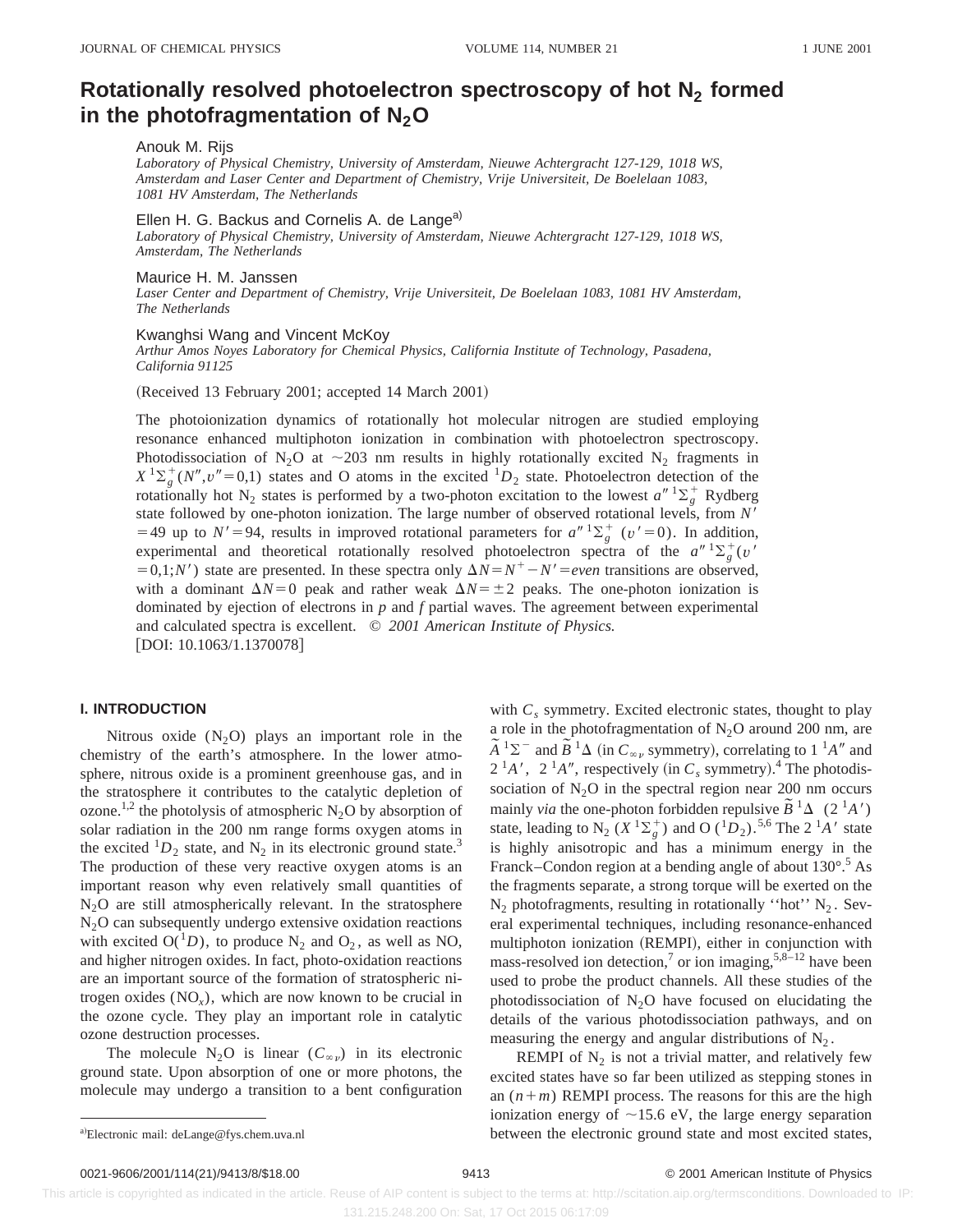and the strict optical selection rules which arise from the symmetry restrictions associated with this homonuclear diatomic molecule. The lowest Rydberg state  $a''$ <sup>1</sup> $\Sigma_g^+$ , located about  $\sim$ 12 eV above the electronic ground state, and accessed by a two-photon ( $\lambda \sim 203$  nm) allowed excitation of an electron in the highest occupied  $3\sigma_{\varphi}$  orbital to the  $4\sigma_{\varphi}(n=3)$  Rydberg orbital, was used for the first time in a  $(2+1)$  REMPI study<sup>13</sup> as a convenient stepping stone. The  $a^{n}$ <sup>1</sup> $\sum_{g}$  state represents the lowest member of a Rydberg series converging upon the  $X^2\Sigma_g^+$  ionic ground state of  $N_2^+$ . In this work the dominant *Q* branch was used in the intermediate excitation  $a'' \Sigma_g^+ \leftarrow \leftarrow X \Sigma_g^+$  to study the subsequent photoionization process. From the *Q*-branch photoexcitation information on the relative vibrational and rotational populations of the electronic ground state can be obtained directly. In a similar study high-resolution  $(2+1)$  REMPI spectroscopy was performed on the  $(0,0)$ ,  $(1,1)$ , and  $(2,2)$ transitions of the  $a''$   $\Sigma_g^+ \leftarrow \leftarrow X$   $^1\Sigma_g^+$  two-photon absorption in  $N_2$ .<sup>14,15</sup> In addition, accurate vibrational and rotational constants of the excited  $a''$ <sup>1</sup> $\Sigma_g^+$  Rydberg state were obtained based on rotational levels up to  $J' = 39$ .<sup>14</sup>

The experimental vibrational and rotational energy distributions of  $N_2$ , generated in the photofragmentation of  $N_2O$ , have been studied by also employing  $(2+1)$  REMPI *via* the  $a''^{1}\Sigma_{g}^{+}(v') \leftarrow \leftarrow X^{1}\Sigma_{g}^{+}(v'')$  transitions.<sup>7</sup> The *Q* branches were again found to dominate strongly over *O* and *S* branches. It was concluded that the  $N_2$  fragments are predominantly formed in their electronic and vibrational ground state, but with high rotational energies. The rotational energy distribution peaks with a single maximum at rotational level  $J'' = 74$ . Several peaks above  $J'' = 77$  were also observed, but remained unassigned. The authors suggested that these peaks might be due to perturbations in the  $N_2a^{n}$ <sup>1</sup> $\Sigma_g^+$  state.<sup>7</sup>

In recent ion imaging experiments of the photodissociation of  $N_2O$  at Sandia Livermore and VU Amsterdam<sup>5,9–11</sup> state-specific angular and velocity distributions for the individual rovibrational levels of the  $N_2$  photofragment and O  $(1D)$  atom were obtained. In these studies rotationally "hot"  $N_2$  fragments were observed, again with a rotational distribution peaking at  $J'' = 74$ . Furthermore, initial assignments of the  $a''^{-1}\Sigma_g^+ \leftarrow X^1\Sigma_g^+$  transitions above  $J' = 77$  ( $\nu' = 0$ ), which were previously ascribed to perturbations in the  $a''$ <sup>1</sup> $\sum_{g}$ <sup>+</sup> intermediate state,<sup>7</sup> revealed the production of N<sub>2</sub> in its first excited vibrational state ( $v''=1$ ). By combining the O  $(^1D)$  and N<sub>2</sub> measurements, velocity-resolved determinations of the O  $(^1D)$  orbital alignment and angular distributions were obtained. An analysis of the observed dynamical effects was carried out,<sup>5,9,11</sup> based on the results of theoretical calculations of the potential energy surfaces of  $N_2O$ .<sup>4,16</sup> These results were employed to estimate the branching ratio between the two bent excited states. For the highest  $J'$  levels (above  $J' = 74$ ), corresponding to the highest degree of bending of the parent  $N_2O$ , the photodissociation occurs almost completely *via* the  $2^1A'$  ( $\tilde{B}^1\Delta$ ) state.<sup>5</sup>

REMPI in combination with mass-resolved ion detection has the disadvantage that no experimental information can be obtained about the final state of the ion. Albeit experimentally more demanding, REMPI in conjunction with kineticenergy-resolved electron detection, also termed laser photoelectron spectroscopy (PES), possesses unique capabilities. The rules of energy and momentum conservation allow the experimentalist to determine the internal energies of the ions formed in the two-step photoabsorption process. The determination of ion internal energies (electronic, vibrational, and rotational) is a true asset of the method, and laser photoelectron spectroscopy offers very significant advantages, which are not easily matched in its broad applicability by other techniques.17–19

When the resolution of the electron spectrometer used is sufficient, ion rotational levels can be resolved, and ion rotational branching ratios can be measured. From angular momentum considerations very detailed information about the photoionization dynamics of simple molecules can be obtained, especially if these experiments can be compared with the results of high-level *ab initio* theoretical calculations.<sup>20,21</sup> With the REMPI method, a single rotational level of the resonant intermediate state is selected, so that only a few rotational levels of the ion are accessed. Rotational resolution in the ion is easily achieved, if the rotational constants of the ionic state under consideration lead to ionic rotational spacings large compared to the spectrometer resolution. This is usually the case for diatomic hydrides, and a plethora of rotationally resolved PE studies have been performed on such light molecules. Representative cases are stable molecules such as diatomic hydrogen<sup>22–25</sup> and its isotopomer  $D_2$ ,<sup>26,27</sup> and several short-lived diatomic hydride radicals such as OH,<sup>28</sup> NH,<sup>29,30</sup> and SH.<sup>31,32</sup>

The present paper is concerned with rotationally resolved laser photoelectron spectroscopy of hot  $N_2$  photofragments using the  $a''$ <sup>1</sup> $\Sigma_g^+$  intermediate state. The rotational constant of  $N_2^+$  in the  $X^2\Sigma_g^+$  ionic ground state is only 1.922 321  $\text{cm}^{-1}$ .<sup>33</sup> However, the high rotational excitation of the  $N_2$  fragments following photodissociation of the  $N_2$ O parent accesses ionic rotational levels with high  $J^+$ , and hence leads to a situation where the ionic rotational spacings exceed the spectrometer resolution. The results of our experiments are compared to those of advanced *ab initio* quantumchemical calculations, a strategy that has proved its worth in many cases,  $28,30,31$  and which gives detailed information about the dynamics of the photoionization process. In addition, improved values of rovibrational parameters of the  $a''$ <sup>1</sup> $\sum_{g}$ <sup>+</sup> Rydberg state are obtained.

In Sec. II a brief description of the experimental setup is given and in Sec. III a brief outline of the theoretical formulation is given. The measured and calculated spectra are presented and discussed in Sec. IV. The conclusions are summarized in Sec. V.

#### **II. EXPERIMENT**

A description of the laser system and the ''magnetic bottle'' spectrometer has been reported in great detail recently.34 Therefore, the experimental setup is described only briefly here.

The laser system consists of a XeCl excimer laser (Lumonics HyperEx 460), operating at a 30 Hz repetition rate, which pumps a Lumonics HyperDye 500 dye laser (bandwidth  $0.08 \text{ cm}^{-1}$ , operating on Rhodamine B. The dye laser

This article is copyrighted as indicated in the article. Reuse of AIP content is subject to the terms at: http://scitation.aip.org/termsconditions. Downloaded to IP: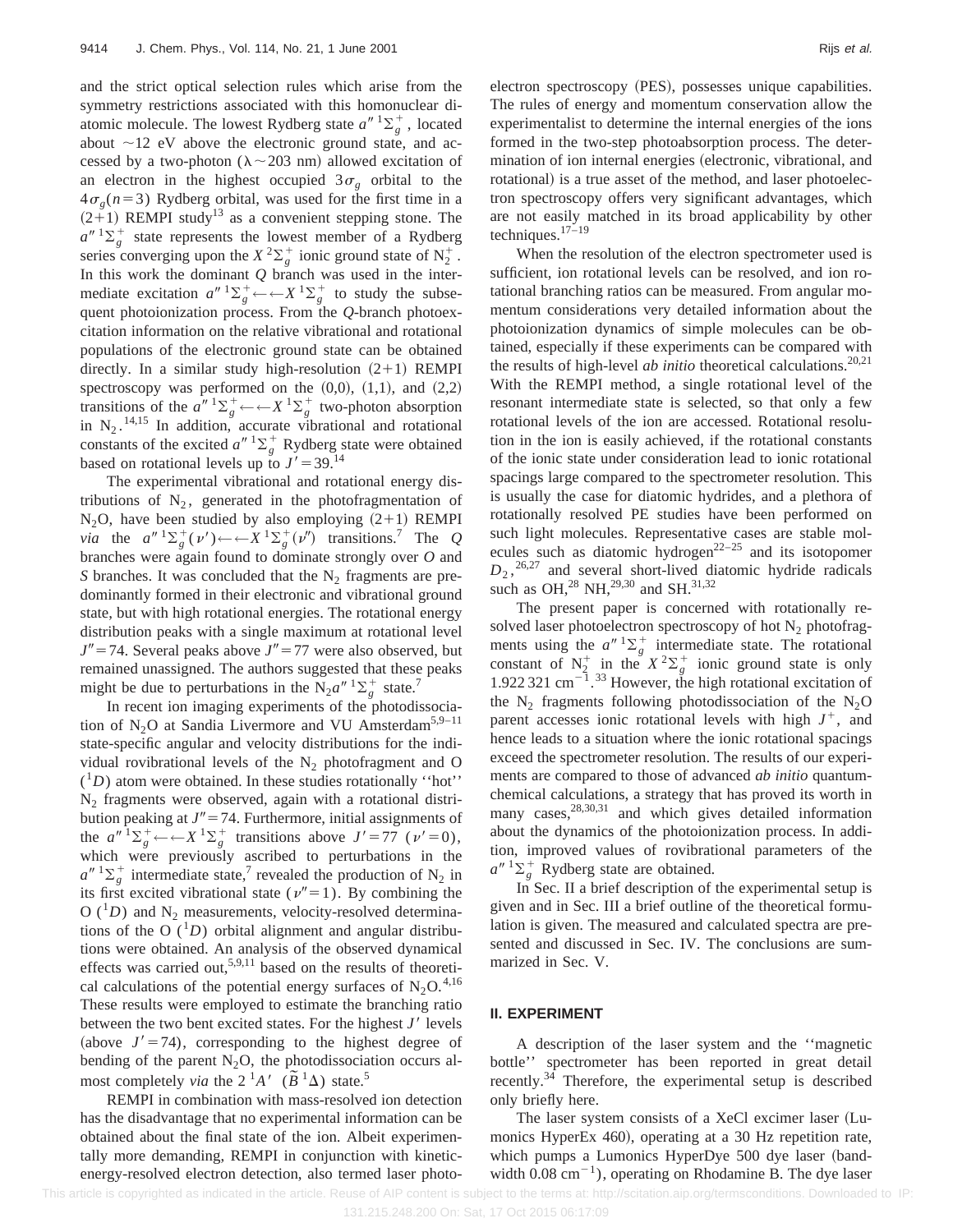output (around  $610$  nm) is frequency doubled using a Lumonics HyperTrack 1000, with an angle-tuned *KD*\**P* crystal. A zero-order half-lambda waveplate  $(CVI)$  is used to rotate the polarization of the fundamental laser beam by 90°, while maintaining the polarization of the frequency-doubled beam. The rotated fundamental and the frequency-doubled laser beams are sum-frequency mixed in an angle-tuned BBO crystal to generate ultraviolet light around 203 nm. The fundamental and the harmonic beams are spatially separated by a Pellin–Broca prism to yield a vertically polarized 203 nm beam. The typical pulse energy used in these experiments is 0.1  $\mu$ J. During the wavelength scans the power of the 203 nm laser beam is monitored with a photodiode. The laser light is focused into the ionization region of the ''magnetic bottle'' spectrometer by a quartz lens with a focal length of 25 mm. In the present experiments the ''magnetic bottle'' spectrometer is used exclusively in the electron detection mode, with a collection efficiency of  $~50\%$ .

The rotationally hot  $N_2$  photofragments are generated *in situ* by one-photon dissociation of neat  $N_2O$  (Matheson). The  $N<sub>2</sub>O$  gas is effusively introduced into the "magnetic bottle" spectrometer. The photodissociation of  $N_2O$  as well as the subsequent  $(2+1)$  REMPI of the "hot" N<sub>2</sub> fragments, is performed with the same laser photons of 203 nm.

Two kinds of experiments are performed. First, the resonant excited states are located by scanning the excitation wavelength and monitoring the electron current of  $N_2$ , selecting a small kinetic-energy window of photoelectrons. Second, for several resonances photoelectron spectra are measured at a fixed excitation wavelength. For calibration of both the wavelength and the photoelectron kinetic energies, well-known resonances of krypton atoms in combination with the oxygen atom resonances were used.

#### **III. THEORY AND NUMERICAL DETAILS**

The general theory of molecular REMPI processes used in the present study has been described previously.<sup>35</sup> Here we present just a brief outline of some essential features as it is used to obtain rotationally resolved photoelectron spectra. In the present case, ionization originating from each of the  $(2J+1)$  magnetic sublevels of the  $a''$ <sup>1</sup> $\Sigma_g^+$  state of N<sub>2</sub> forms an independent channel. The total cross section  $\sigma$  for ionization of a *J* level of the intermediate state leading to a  $J^+$ level of the ion can be written as

$$
\sigma \propto \sum_{\substack{lm \\ M_J, M_J^+}} \rho_{M_J M_J} |C_{lm}(M_J, M_{J^+})|^2, \tag{1}
$$

where  $\rho_{M,M}$  is the population of a specific  $M_J$  level of the intermediate state. The coefficients  $C_{lm}(M_J, M_{J^+})$  of Eq. (1) are related to the probability for photoionization of the  $M_J$ level of the intermediate state leading to the  $M_{J+}$  level of the ionic state. The  $C_{lm}(M_J, M_{J^+})$  coefficients, which explicitly consider the spin coupling associated with multiplet-specific final state wave functions and a Hund's case (b) coupling scheme, have the form

$$
C_{lm}(M_J, M_{J^+}) = \sqrt{\frac{4\pi}{3}} [(2N^+ + 1)(2N + 1)(2J + 1)(2J^+ + 1)(2S + 1)]^{1/2}
$$
  
\n
$$
\times \sum (-1)^P (2N_t + 1) \begin{pmatrix} N & S & J \\ M & M_S & -M_J \end{pmatrix} \begin{pmatrix} N^+ & S^+ & J^+ \\ M^+ & M_{S^+} & -M_{J^+} \end{pmatrix} \begin{pmatrix} S^+ & 1/2 & S \\ M_S^+ & M_{\sigma} & -M_S \end{pmatrix} \begin{pmatrix} N^+ & N & N_t \\ -M^+ & M & m_t \end{pmatrix}
$$
  
\n
$$
\times \begin{pmatrix} N_t & 1 & l \\ -m_t & \mu_0 & -m \end{pmatrix} \sum_{\lambda_t} (-1)^{-\Lambda^+ - \mu} \widetilde{I}_{l\lambda\mu} \begin{pmatrix} N^+ & N & N_t \\ -\Lambda^+ & \Lambda & \lambda_t \end{pmatrix} \begin{pmatrix} N_t & 1 & l \\ -\lambda_t & \mu & -\lambda \end{pmatrix},
$$
 (2)

with

$$
P = M^{+} + M_{J^{+}} - M + \mu_{0} - N - N^{+} + s + \frac{1}{2},
$$
\n(3)

$$
\widetilde{I}_{l\lambda\mu} = (-i)^l e^{i\eta_l} \int dR \,\chi^*_{v^+}(R) r_{fi}^{l\lambda\mu}(R) \chi_{v_i}(R),\tag{4}
$$

$$
r_{fi}^{l\lambda\mu}(R) = \sum_{l',l_0} \langle g_{l,l'\lambda}(k,r,R) Y_{l'\lambda}(\hat{r}') | rY_{1\mu} |
$$
  
 
$$
\times \phi_{il_0}(r,R) Y_{l_0,\lambda_0}(\hat{r}') \rangle,
$$
 (5)

where  $\lambda$  and *m* are projections of the photoelectron's angular momentum *l* in the molecular and laboratory frames, respectively,  $\Lambda$  is the projection of electronic orbital angular momentum along the internuclear axis, *S* is the total spin, *R* denotes a dependence on internuclear distance,  $\tilde{I}_{l\lambda\mu}$  is the vibrationally averaged photoelectron matrix element between the resonant state and the photoelectron continuum wave function, and  $\mu$  and  $\mu_0$  are the light polarization index in the molecular and laboratory frame, respectively. The symbols with superscript  $+$  are related to the same quantities in the ion. In Eq.  $(5)$ , we have employed single-center expansions of a partial wave component of the photoelectron orbital,  $\psi_{klm}^{(-)}(\mathbf{r})$  and of the initial orbital  $\phi_i(\mathbf{r}')$ , where ionization originates, i.e.,

$$
\psi_{klm}^{(-)} = \sum_{l'\lambda} g_{l,l'\lambda}(k,r) D_{m\lambda}^l Y_{l\lambda}(\hat{r}), \tag{6}
$$

with

$$
\Psi_{f,\mathbf{k}}^{(-)} = \left(\frac{2}{\pi}\right)^{1/2} \sum_{lm} i^l \psi_{klm}^{(-)}(\mathbf{r}) Y_{lm}^*(\mathbf{k}),\tag{7}
$$

 This article is copyrighted as indicated in the article. Reuse of AIP content is subject to the terms at: http://scitation.aip.org/termsconditions. Downloaded to IP: 131.215.248.200 On: Sat, 17 Oct 2015 06:17:09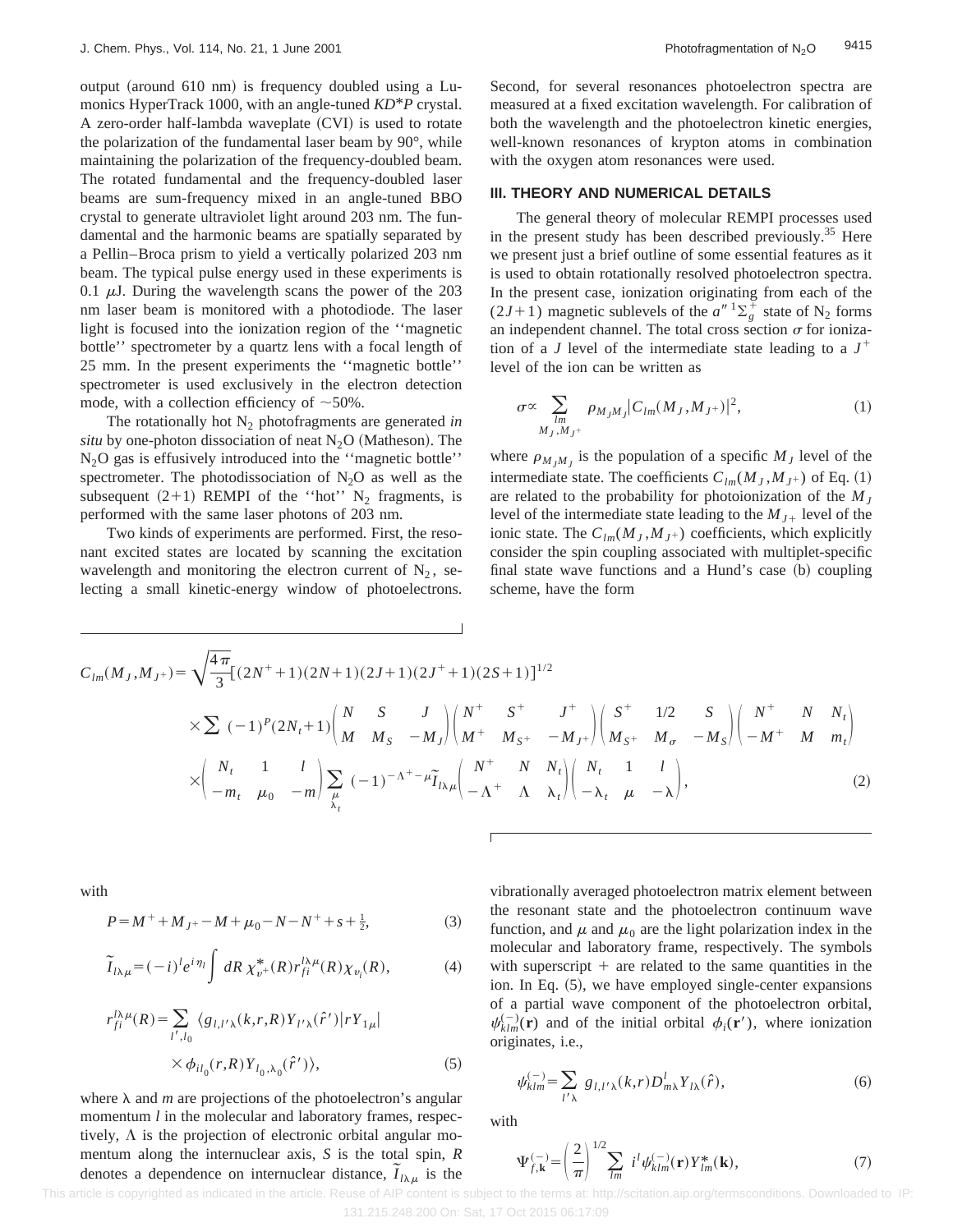TABLE I. Comparison of rotational constants  $(cm<sup>-1</sup>)$  of the lowest excited Rydberg state  $a''$ <sup>1</sup> $\sum_{g}^{+}(v' = 0)$  of N<sub>2</sub> from this work and from the literature (see Ref. 12).

| Constants                    | Present work $(cm^{-1})$ | Ref. values <sup>a</sup> $(cm-1)$ |
|------------------------------|--------------------------|-----------------------------------|
| $v_{00}$                     | 98 840.41(9)             | 98 840.59(0.12)                   |
| $B'_0$<br>$D'_0 \times 10^6$ | 1.91439(4)               | 1.9143(2)                         |
|                              | 6.143(2)                 | 6.6(2)                            |

a See Ref. 13.

where  $\Psi_{f, \mathbf{k}}^{(-)}$  is the photoelectron continuum orbital. Equation  $(2)$  yields the selection rule

$$
\Delta N + l = odd,\tag{8}
$$

for photoionization of these  $\Sigma$ - $\Sigma$  transitions. Since the  $4\sigma_{\varphi}$ orbital contains mainly *s* character,  $(94.22\% \, s, \text{ and } 5.58\% \, d)$ , the *p* wave component of the photoelectron matrix element should be dominant (there are no even partial waves), so only even  $\Delta N$  transitions are expected.

For the wave function of the  $a^{n-1}\Sigma_g^+$  resonant state, we use the improved virtual orbital method $36$  in which the core orbitals are taken to be those of the fully relaxed  ${}^{2}\Sigma_{g}^{+}$  ion and the  $4\sigma_{\varrho}$  resonant orbital is obtained as an eigenfunction of the static-exchange potential of the core. The orbital basis used in these calculations consists of a  $[4,3]$  contraction of the  $(9,5)$  primitive Gaussian basis<sup>37</sup> augmented by one *s* function ( $\alpha$ =0.08), one *p* function ( $\alpha$ =0.075), and two *d* functions ( $\alpha$ =1.4836, and 0.4691) on the nitrogen atom. At the molecular center, we add three *s* functions ( $\alpha$ =0.06, 0.02, and 0.008), three *p* functions ( $\alpha$ =0.035, 0.012, and 0.005), and two *d* functions ( $a=0.12$  and 0.025). With this basis and choice of wave functions, we obtain a selfconsistent-field energy of  $-108.532 032 9$  a.u. at  $R=2.12$ a.u. for the  $a''$   ${}^{1}\Sigma_{g}^{+}$  state. In this basis set, the ground state Hartree–Fock energy is  $-108.97661$  a.u. at the experimental equilibrium geometry of  $R = 2.068$  a.u. The energy difference between the calculated ground and excited state energies is 12.09 eV. This is in good agreement with the experimental  $v=0$  band origin of 12.25 eV (see also Table I).

For the final state we assume a frozen-core Hartree– Fock model in which the core orbitals are taken to be those of the  ${}^{2}\Sigma_{g}^{+}$  ion and the photoelectron orbital is a solution of the one-electron Schrödinger equation. We obtain the photoelectron orbitals used in these calculations numerically employing an iterative procedure to solve the Lippmann– Schwinger equation associated with the one-electron Schrödinger equation. The radial grid used in the numerical integration of these equations extended out to 64 a.u. and contained 800 points.

#### **IV. RESULTS AND DISCUSSION**

Since all the experiments are carried out with one laser only, the photodissociation wavelength is not constant. Therefore, both the internal state distribution and the total yield of  $N_2$  may vary as the wavelength is scanned.  $N_2O$  is known to possess an absorption spectrum extending from 220 to 170 nm.38 The cross section shows distinct structure superimposed on top of a smooth continuum, especially in the region around the peak of the absorption band  $\sim$ 182 nm. Around 203 nm the spectrum is not showing any structure at room temperature. We expect that under these conditions, over the 1.5 nm range studied, the photodynamics of  $N_2O$  in the effusive beam will not be strongly influenced.

The molecular ground and excited states involved in our experiments, as well as the lowest ionic state, all have  $\Sigma$ symmetry. Therefore, these states can be conveniently treated in a Hund's case (b) coupling  $[Eq. (2)]$ , in which we only focus on the end-over-end rotation  $N''$ ,  $N'$ , and  $N^+$ . Rotational structure in the photoelectron spectra of a homonuclear diatom, ionized in a  $(2+1)$  multiphoton absorption process, is subject to rotational selection rules [Eq.  $(8)$ ].<sup>39</sup> Selection rules predict that for one-photon ionization from the  $a''$ <sup>1</sup> $\sum_{g}^{+}(v';N')$  levels, only  $\Delta N+ l = odd$  transitions are allowed, where  $\Delta N = N^+ - N'$ , and *l* is a partial wave component of the photoelectron. In an atomic-like picture, removal of the  $4\sigma_{\varphi}(n=3)$  Rydberg electron is expected to lead to *p* ( $l=1$ ) partial waves and, hence, only  $\Delta N = even$ transitions would be expected in the photoelectron spectra. Moreover, additional selection rules for homonuclear diatomics, based on inversion symmetry, also predict odd partial waves for the one-photon ionization from the  $a'' \,^1\Sigma_g^+$  to the  $X^2\Sigma_g^+$  ionic state.<sup>39</sup>

Conservation of angular momentum also requires  $\Delta N$  $=$ *l*+1,*l*,...,  $-$ *l*  $-$ 1, where *l* is an angular momentum component of the photoelectron. Combined with selection rules [Eq.  $(8)$ ], the allowed transitions for a *p* wave are limited to  $\Delta N$ =0, $\pm$ 2, while for an electron leaving in an *f* wave  $\Delta N$  $=0,\pm 2,\pm 4$  holds. All our observations agree with these predictions.

In the assignments of our photoelectron spectra, the boson nuclear spin statistics of  $^{14}N^{14}N$ , the most abundant isotopomer of N<sub>2</sub>, must also be considered. In the  $a''$  <sup>1</sup> $\sum_{g}^{+}$  excited states of molecular nitrogen, even values of  $N^{\gamma}$  can only exist in conjunction with nuclear spin wave functions which are symmetrical under permutation of the spins. Conversely, odd values of  $N<sup>′</sup>$  can only exist in combination with nuclear spin functions which are antisymmetrical under permutation. The ratio of symmetrical to antisymmetrical nuclear spin functions is 2:1. In the  $X^2 \Sigma_g^+$  ionic ground state of molecular nitrogen, even  $N^+$  levels exist in combination with symmetrical, odd  $N^+$  levels with antisymmetrical nuclear spin functions. Therefore, in our experiments either even or odd  $N^+$  levels are expected to be accessed in the ionic state.

At 203 nm, the photodissociation of  $N_2O$  produces rotationally hot  $N_2$  photofragments, mostly in its vibrational ground state.<sup>6,7</sup> Figure 1 shows a two-photon excitation spectrum of the  $N_2$  photofragments in the two-photon energy range 98 100–98 700  $\text{cm}^{-1}$ . The spectrum was obtained by monitoring photoelectrons with a kinetic energy of about 2.8 eV. These photoelectrons arise from the  $(2+1)$  photoionization process, starting from the  $X^1\Sigma_g^+$  ( $v''=0,1;J'$ ) ground state to the  $X^2 \Sigma_g^+ (v^+ = 0,1;N^+)$  lowest ionic state, *via* the  $a''$ <sup>1</sup> $\sum_{g}^{+}(v' = 0,1; N')$  intermediate Rydberg state. All the observed transitions are of *Q* type ( $\Delta N=0$ ). The rotationally-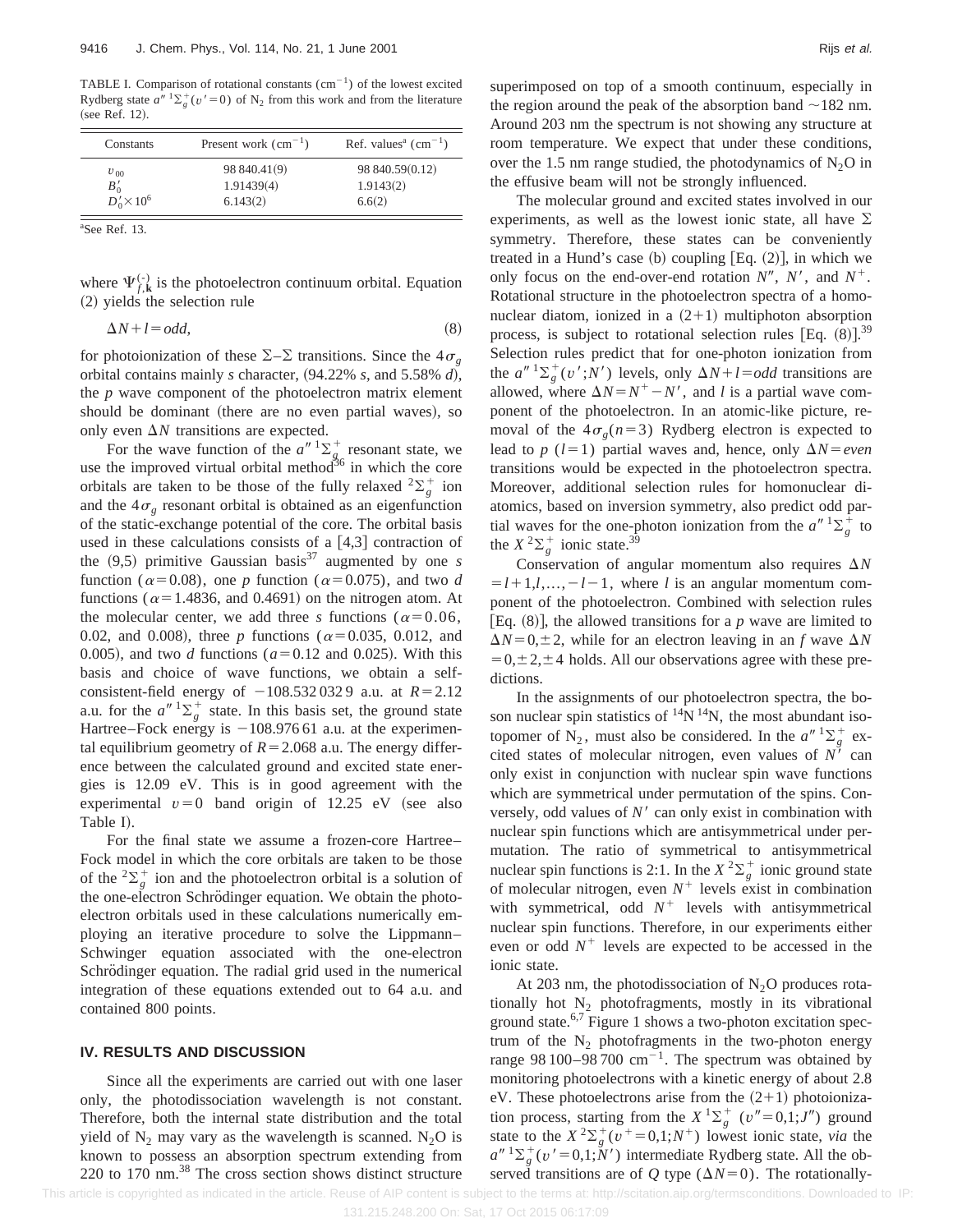

FIG. 1. Two-photon excitation spectrum of the *Q* branch of the  $a^{n}$  1 $\Sigma_g^+$ ←←*X* <sup>1</sup> $\sum_{g}$  transition of hot N<sub>2</sub> photofragments in the two-photon energy range 98  $100-98800 \text{ cm}^{-1}$  (vacuum energies), obtained by monitoring photoelectrons with a kinetic energy of approximately 2.8 eV.

resolved wavelength spectrum reflects the rotational distribution of N<sub>2</sub> in the  $a''$ <sup>1</sup> $\sum_{g}^{+}$  state, extending from  $N' = 49$  up to  $N' = 94$ . At low  $N'$  ( $\overline{N'} = 49-77$ ) an even/odd intensity alternation is observed, with transitions originating from even  $N<sup>3</sup>$  more intense due to nuclear spin statistics. The comb above the spectrum in Fig. 1 presents the assignment of the  $N<sup>3</sup>$  rotational levels of the  $Q$ -branch transitions arising from  $X^{-1}\Sigma_g^+(v''=0,1;N'').$ 

Our excitation spectrum is in good agreement with the spectrum recorded by Hanisco and Kummel, $^7$  by Neyer et al.,<sup>9</sup> and by Teule.<sup>11</sup> Our spectrum is measured with an effusive beam of pure  $N_2O$ , while the other groups employed pulsed molecular beams. Hanisco and Kummel<sup>7</sup> used a molecular beam of He with  $35\%$  N<sub>2</sub>O, Neyer *et al.*<sup>9</sup> a pure beam, and Teule<sup>11</sup> a hexapole state-selected seeded beam. This indicates that the use of an effusive beam has a negligible effect on the  $N_2$  distribution at low  $N'$  levels  $(N'$  $\langle 77 \rangle$ . However, below 98 375 cm<sup>-1</sup> our spectrum shows much more structure.

Towards the red end of the spectrum (below 98 375  $cm^{-1}$ ) some irregularities in the spectrum arising from  $N_2$   $X<sup>1</sup>\sum_{g}^{+}(v''=0)$  appear. Hanisco and Kummel<sup>7</sup> were not able to assign these multiple peaks, and suggested that they might be due to local perturbations in the N<sub>2</sub>  $a''$ <sup>1</sup> $\sum_{g}$  state. Neyer *et al.*,<sup>9</sup> using an ion-imaging technique, assigned these peaks in part as a superimposed structure of rotational states arising from  $X^1 \Sigma_g^+$  ( $v''=0$ ) and overlapping transitions from  $X^{-1}\Sigma_g^+(v''=1;N'')$ . By using REMPI in combination with kinetic-energy-resolved electron detection, we were able to obtain a much more structured and resolved excitation spectrum, especially at the red end of the spectrum. Therefore, we have been able to assign the perturbed peaks of N<sub>2</sub> ( $v' = 0$ ),  $N' > 77$  up to  $N' = 94$ . We also assigned the overlapping transitions of  $N_2$  in the first vibrationally excited state  $(1,1$  transition).

The assignment of the peaks in Fig. 1 and the rotational analysis were carried out using the published line positions



FIG. 2. (a) Fit of observed rotational level energies for the  $a'' \, {}^{1}\Sigma_{g}^{+}(v'')$  $=0$ ) Rydberg state, based on the rotational constants of the vibrationless ground state  $X^{-1}\Sigma_g^+(v''=0)$  of N<sub>2</sub> (Ref. 18), and on the improved constants for the  $a''$   ${}^{1}\Sigma_{g}^{+}(v' = 0)$  state given in Table I. (b) Difference between experimental and calculated line positions for the  $a''$ <sup>1</sup> $\Sigma_g^+$  ( $v' = 0$ ) Rydberg state; (c) similar to (a) but for the  $a''$  <sup>1</sup> $\sum_{g}^{+}(v' = 1)$  Rydberg state; (d) similar to (b) but for the  $a''$  <sup>1</sup> $\sum_{g}^{+}(v' = 1)$  Rydberg state.

(low  $N<sup>1</sup>$  values) of Hanisco and Kummel,<sup>14</sup> by assigning the measured rotational lines in an iterative fashion. By using the published ground state rotational constants, $40$  the excited state rotational constants were determined by fitting all the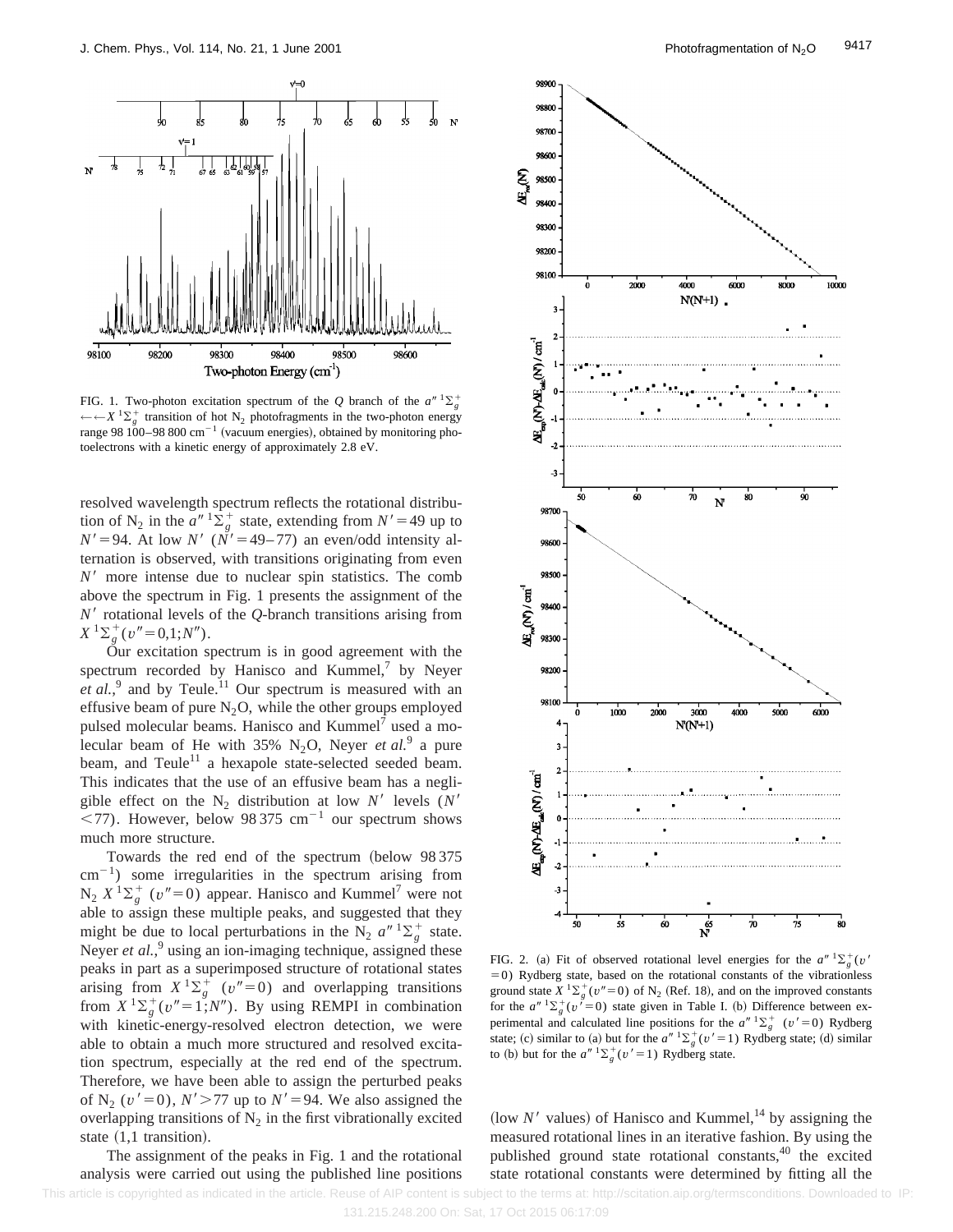TABLE II. Line positions  $(cm<sup>-1</sup>)$  of the rotational levels of the  $a^{n} 1\Sigma_g^+(v^{\prime}=0) \leftarrow \leftarrow X^{-1}\Sigma_g^+(v^{\prime\prime}=0)$  *Q*-branch transitions. The left column shows the measured line positions, the middle column the calculated line positions, obtained with the improved rotational constants given in Table I. The right column shows the differences between experimental and calculated line positions.

|    | $(0,0)$ transition |             | $(1,1)$ transition |             |
|----|--------------------|-------------|--------------------|-------------|
| N' | Measured $Q(N')$   | Fit $Q(N')$ | Measured $Q(N')$   | Fit $Q(N')$ |
| 49 | 98 654.73          | 98 653.92   | .                  | .           |
| 50 | 98 647.11          | 98 646.21   | .                  | .           |
| 51 | 98 639.34          | 98 638.34   | 98 427.96          | 98 426.83   |
| 52 | 98 630.82          | 98 630.30   | 98 416.59          | 98 417.94   |
| 53 | 98 623.05          | 98 622.11   | .                  | 98 408.89   |
| 54 | 98 614.38          | 98 613.75   | .                  | 98 399.68   |
| 55 | 98 605.86          | 98 605.22   | .                  | 98 390.30   |
| 56 | 98 596.44          | 98 596.53   | 98 382.99          | 98 380.75   |
| 57 | 98 5 88.4          | 98 587.68   | 98 371.59          | 98 371.04   |
| 58 | 98 578.38          | 98 578.66   | 98 359.44          | 98 361.17   |
| 59 | 98 569.53          | 98 569.47   | 98 349.84          | 98 351.13   |
| 60 | 98 560.26          | 98 560.12   | 98 340.63          | 98 340.93   |
| 61 | 98 549.82          | 98 550.6    | 98 331.3           | 98 330.56   |
| 62 | 98 541.00          | 98 540.91   | 98 321.28          | 98 320.04   |
| 63 | 98 531.28          | 98 531.06   | 98 308.08          | 98 309.35   |
| 64 | 98 520.36          | 98 521.03   | .                  | 98 298.50   |
| 65 | 98 511.09          | 98 510.84   | 98 285.34          | 98 287.48   |
| 66 | 98 500.59          | 98 500.47   | .                  | 98 276.31   |
| 67 | 98 490.09          | 98 489.94   | 98 266.06          | 98 264.97   |
| 68 | 98 479.17          | 98 479.23   | .                  | 98 253.47   |
| 69 | 98 4 68.25         | 98 4 68.36  | 98 242.38          | 98 241.82   |
| 70 | 98 457.30          | 98 457.30   | $\ddots$           | 98 230.00   |
| 71 | 98 445.57          | 98 44 6.08  | 98 219.88          | 98 218.02   |
| 72 | 98 435.49          | 98 434.68   | 98 207.25          | 98 205.89   |
| 73 | 98 422.86          | 98 423.11   | .                  | 98 193.59   |
| 74 | 98 411.13          | 98 411.36   | .                  | 98 181.14   |
| 75 | 98 398.98          | 98 399.44   | 98 167.77          | 98 168.53   |
| 76 | 98 390.55          | 98 387.34   | .                  | 98 155.76   |
| 77 | 98 375.01          | 98 375.06   | .                  | 98 142.84   |
| 78 | 98 362.8           | 98 362.61   | 98 129.01          | 98 129.76   |
| 79 | 98 349.84          | 98 349.97   | .                  | .           |
| 80 | 98 336.34          | 98 337.16   | .                  | .           |
| 81 | 98 325.00          | 98 324.17   |                    |             |
| 82 | 98 310.72          | 98 310.99   |                    | .           |
| 83 | 98 297.16          | 98 297.64   | .                  | .           |
| 84 | 98 282.88          | 98 284.1    |                    | .           |
| 85 | 98 270.70          | 98 270.38   |                    | .           |
| 86 | 98 256.00          | 98 256.47   |                    | .           |
| 87 | 98 244.66          | 98 242.38   | .                  | .           |
| 88 | 98 228.22          | 98 228.11   |                    | $\ddotsc$   |
| 89 | 98 213.16          | 98 213.64   |                    | .           |
| 90 | 98 197.98          | 98 199.00   |                    | $\ddotsc$   |
| 91 | 98 184.18          | 98 184.16   |                    |             |
| 92 | 98 169.00          | 98 169.13   |                    |             |
| 93 | 98 155.23          | 98 153.92   |                    |             |
| 94 | 98 138.01          | 98 138.51   | .                  | .           |

rotational energies of the *Q*-branch transitions to the following expression:

$$
\Delta E(N') = v_{v'v''} + (B_v' - B_v'')N'(N' + 1)
$$

$$
- (D_v' - D_v'')N'^2(N' + 1)^2.
$$
 (9)

The results of a least-squares-fitting procedure, including our new high  $N'$  transitions, are shown in Fig. 2(a)  $(0-0)$  transition) and  $2(c)$  (1–1 transition). The improved rotational constants for  $a''$ <sup>1</sup> $\sum_{g}^{+}(v' = 0)$  are listed in Table I. Addition



FIG. 3. Measured (left) and calculated (right) rotationally resolved photoelectron spectra of rotationally excited  $N_2$ , generated in the photofragmentation of  $N_2O$ . The spectra are obtained by  $(2+1)$  photoionization *via* the *Q*(72) transition of the intermediate  $a''$ <sup>1</sup> $\sum_{g}^{+}(v' = 0)$  state.

of the third order constant  $(H'_v)$  did not provide a significant improvement of the rotational fit. The measured and calculated line positions are listed in Table II. The differences between experimental and calculated line positions are presented in Fig.  $2(b)$  (0,0 transition) and  $2(d)$  (1,1 transition). A local perturbation at  $N' = 76(v' = 0)$  can be clearly seen in the difference plot in Fig. 2(b). Also, perturbations at  $N'$  $=87,90,93(v'=0)$  can be observed. They may be caused by the interfering vibrationally excited ~1,1! *Q*-branch transitions. These line positions were left out in the leastsquares-fitting procedure. Also, somewhat larger deviations are observed in the difference plot [Fig. 2(d)] of the  $(1,1)$   $Q$ branch.

Figure 3 presents the measured [Fig.  $3(a)$ ] and calculated [Fig. 3(b)] photoelectron spectra obtained for  $(2+1)$  photoionization *via* the  $(0,0)$   $Q(72)$  rotational transition at 98 435.49 cm<sup>-1</sup>, leading to the  $X^2 \Sigma_g^+(v^+ = 0, N^+)$  ionic ground state of  $N_2^+$ . The dominant peak in the photoelectron spectrum at about 2.78 eV is the  $\Delta N=0$  transition of the *Q* branch. The neighboring peaks arise from  $\Delta N = \pm 2$  transitions. No photoelectron peaks are observed for  $\Delta N = \pm 1$ transitions due to the selection rules for  $N_2$ .<sup>34</sup> The rotational spacings between the  $\Delta N=0$  and  $\Delta N=+2$  and  $-2$  peaks are  $B^+(4N^++6)(70 \text{ meV})$  and  $B^+(4N^+-2)(68 \text{ meV})$ , respectively. Here  $B^+$  is the ionic rotational constant and  $N^+$ signifies the end-over-end rotation. Higher order rotational contributions were left out because their effect is small compared to the resolution of the magnetic bottle spectrometer  $(8-10 \text{ meV})$ . The calculated spectrum is convoluted with a full width at half maximum of 18 meV. Our measurements indicate that in this wavelength region ionization only takes place to the  $X^2 \Sigma_g^+ (v^+ = 0)$  ionic state. No transitions to higher vibrational levels or transitions to other ionic states were observed. Photoelectron spectra of  $N_2$  produced in its first vibrational level are also measured. These spectra show similar behavior as observed for the  $(0,0)$   $Q(72)$  rotational transition shown in Fig. 3, with one dominant peak  $(\Delta N)$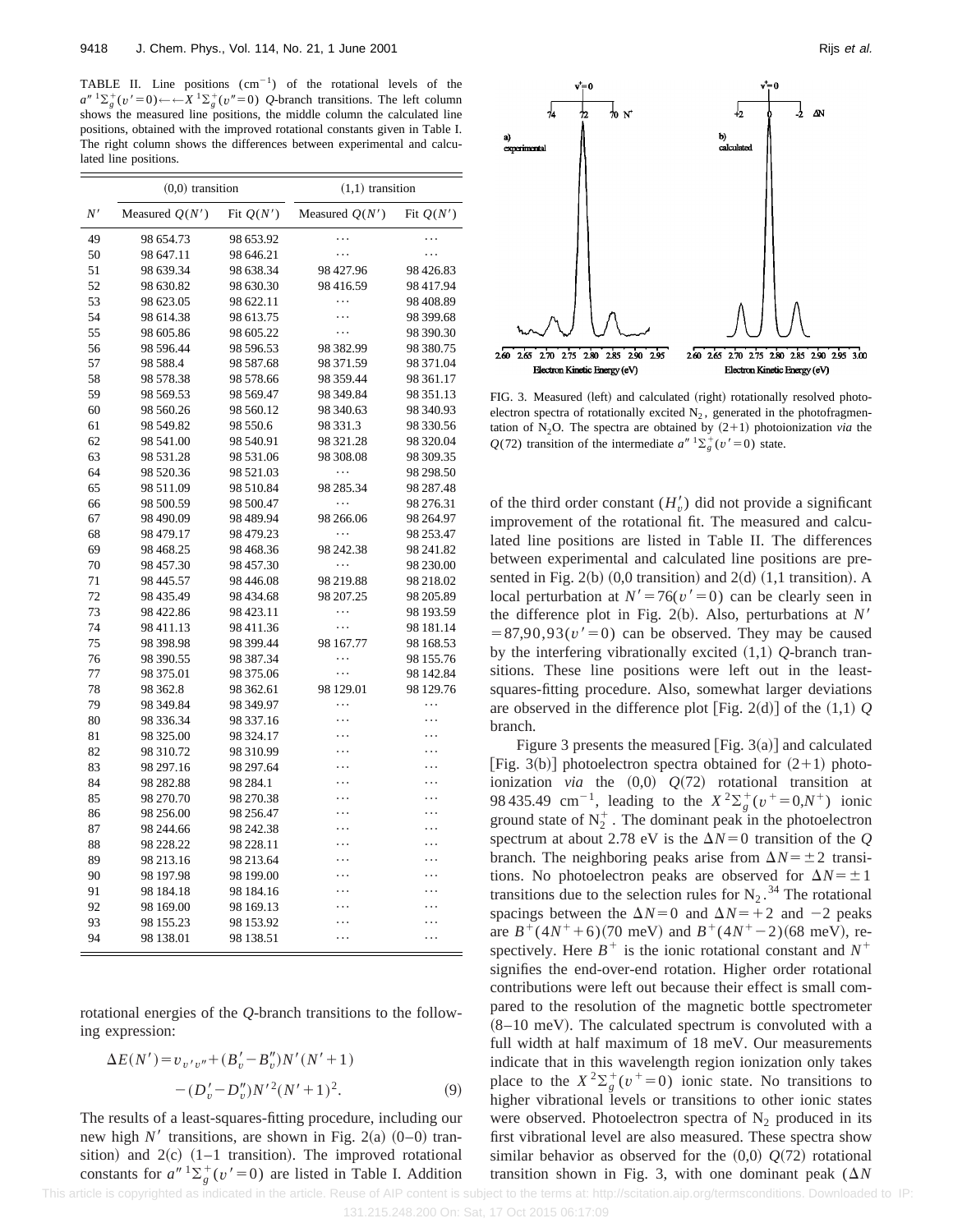$=0$ ) and smaller  $\Delta N = \pm 2$  peaks on either side. Ionization of  $N_2$  *via a*<sup>*n*</sup>  $1\Sigma_g^+$  (*v*<sup> $\prime$ </sup> = 1) takes place to  $X^2\Sigma_g^+$  (*v*<sup> $+$ </sup> = 1), again showing  $\Delta v = 0$  propensity.

Even though the calculated photoelectron spectra shown in Fig. 3(b) are for  $N' = 72$ , the spectra originating from other  $N'$  in this experiment are similar since at these high  $N$ levels, contributions from the  $3-j$  symbols in Eq.  $(2)$  do not play an important role, i.e., they have reached the high *N* limit. In the calculated spectra, the  $\Delta N = \pm 2$  peaks show almost equal intensity due to the high *N* value and the small difference in photoelectron kinetic energy. As can be seen in Figs.  $3(a)$  and  $3(b)$  the agreement between measured and calculated spectra is excellent. Both spectra show the same important features, *viz*. a dominant peak resulting from the  $\Delta N=0$  transition, two small peaks from the  $\Delta N=\pm 2$  transitions, and no peaks from the  $\Delta N = \pm 1, \pm 3$  transitions. Virtually zero intensity was calculated for the  $\Delta N = \pm 4$  transitions, in agreement with the fact that these transitions are not visible in the measured photoelectron spectra. The spectra were calculated assuming alignment appropriate to a twophoton excitation as well as for an isotropic population of  $M<sub>J</sub>$  levels. These two resulting spectra were very similar and indistinguishable on the scale of our figures. Furthermore, since the optical transition responsible for the dissociation of  $N_2O$  is parallel (about 97%, Ref. 5), the  $N_2$  molecule is expected to begin rotating in a plane containing the polarization of the laser, and one would expect the population in the  $M<sub>I</sub>=0$  level to be dominant. To explore this effect we also calculated the spectra assuming only the  $M<sub>J</sub>=0$  level to be populated. The  $\Delta N = 2/\Delta N = -2$  peaks were somewhat larger, 0.348/0.353, with this assumption  $(M_J=0)$  than for the case of two-photon induced alignment, 0.208/0.213 relative to a  $\Delta N=0$  peak intensity of 1. The fact that the experimentally observed intensity for the  $\Delta N = \pm 2$  peaks is smaller than the value calculated assuming complete alignment in  $M_J=0$  cannot originate from a loss of such alignment by a single collision in the time between dissociation of  $N_2$ O and detection of  $N_2$ . This time is maximally the 20 ns duration of the laser pulse and with the number density at 1 mTorr in the crossing region this would imply a vanishing collision probability ( $\sim 10^{-6}$ ) for a typical gas collision cross section. Whatever its cause, it seems that this expected strong alignment in  $M<sub>J</sub>=0$  of the N<sub>2</sub> molecule does not manifest itself in these experiments as agreement with spectra calculated assuming isotropic distribution appears better.

As we have mentioned earlier, based on the atomic model, we would predict rather weak  $\Delta N = \pm 2$  and  $\pm 4$  intensities for a photoelectron carrying mostly the *p* wave. Indeed, this is the case for both measured and calculated spectra, suggesting that the underlying photoelectron dynamics should be very atomic-like. Close examination of the photoelectron matrix elements, however, reveals that the photoionization shows significant molecular character. Figure 4 shows the magnitude  $|D_l^{(-)}|$  of the [incoming-wave normalized, see Eq.  $(6)$ ] partial wave components of the photoelectron matrix elements as a function of photoelectron kinetic energy for the  $k\sigma_u$  channel (a) and  $k\pi_u$  channel (b).  $|D_l^{(-)}|$ is defined as  $|\tilde{I}_{100}|$  for the  $k\sigma_u$  channel and  $|\tilde{I}_{111}|$  for the  $k\pi_u$ channel where  $\tilde{I}_{l\lambda\mu}$  is given in Eq. (4). Note that  $|D_l^{(-)}|$  is the



FIG. 4. Magnitude of the partial wave components of the photoelectron matrix element  $|D_i^{(-)}|$  for photoionization of the  $a^{n-1}\Sigma_g^+$  resonant state of  $N_2$  leading to the  $X^2 \Sigma_g^+$  state of  $N_2^+$  *via* the  $4\sigma_g \rightarrow k\sigma_u$  (a) and  $4\sigma_g$  $\rightarrow k\pi$ <sub>*u*</sub> (b) ionization channels.

magnitude of only one of the  $\mu$  components of  $\tilde{I}_{l\lambda\mu}$  of Eq. (4). One sees that at all energies the  $f(l=3)$  partial wave matrix element is always larger than that of the  $p(l=1)$ wave in both ionization channels. With the dominant *s* character of the  $4\sigma_{\varphi}$  orbital, atomic-like expectations would suggest that the *p* wave contribution should be larger than that of the *f* wave. One would further expect, on the basis of conservation of angular momenta, that an *f* wave photoelectron matrix element of this magnitude would lead to a strong intensity for  $\Delta N = \pm 2$  transitions. However, we see relatively weak transitions for these peaks. This suggests that interference among partial waves in both ionization channels and the unfavorable 3-*j* symbols result in the weak intensities seen for these  $\Delta N = \pm 2$  peaks. These *f* partial waves arise from the coupling of angular momenta of the photoelectron due to torques associated with the molecular ion potential.

#### **V. CONCLUSIONS**

The photoionization dynamics of highly rotationally excited  $N_2$  fragmented from the photodissociation of  $N_2O$  have been studied by rotationally resolved photoelectron spectroscopy. The photodissociation of N<sub>2</sub>O via the bent <sup>1</sup> $\Delta$  excited state results in rotationally hot  $N_2$  photofragments, mostly in the vibrational ground level. A rotational distribution of  $N_2$ extending from  $N''=49$  up to  $N''=94$  is observed and assigned for the vibrational ground level. Moreover, we were able to assign some of the peaks at the red end of the exci